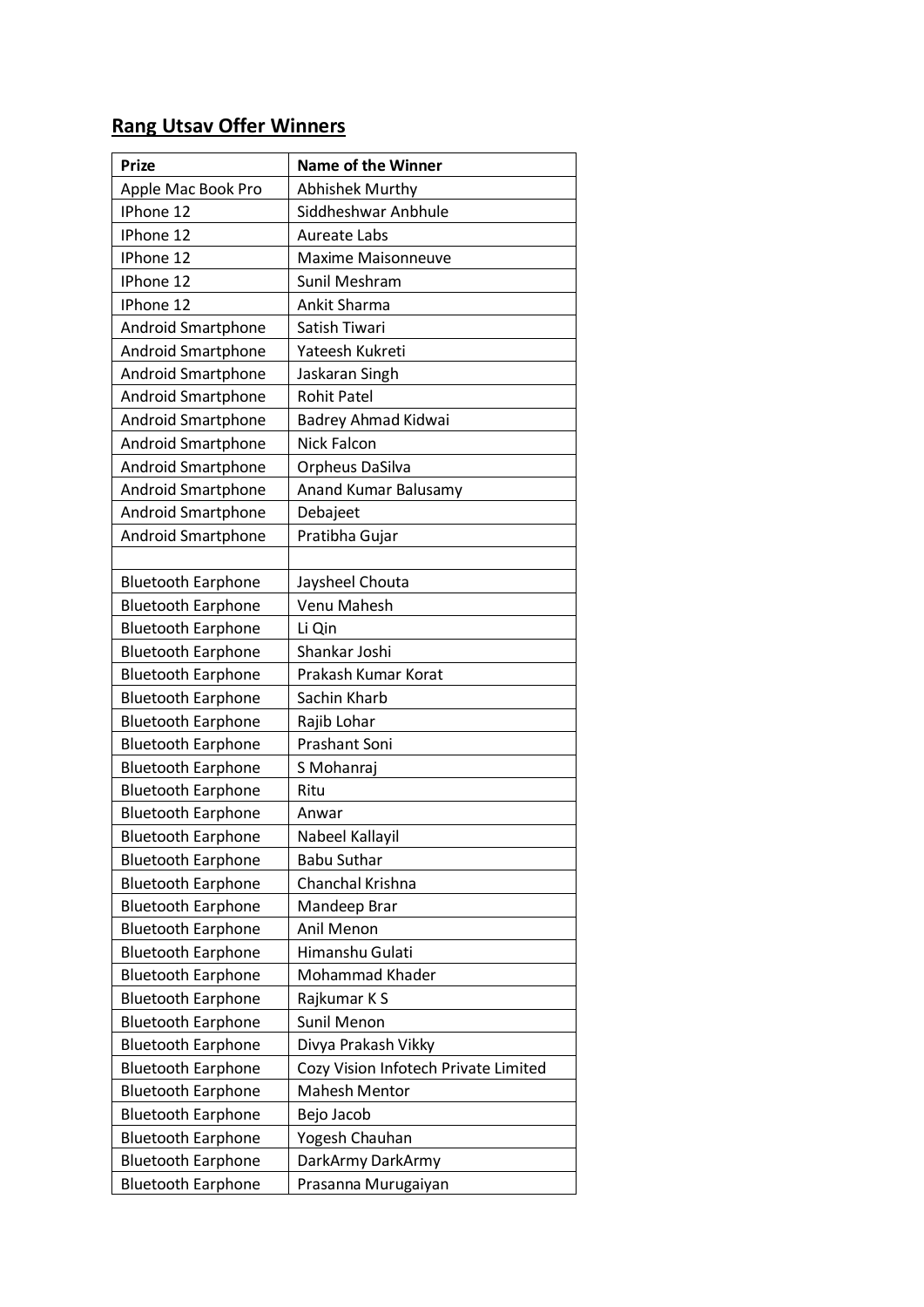|                           | R Wibawa Kusuma Nur Cahyaningrat  |
|---------------------------|-----------------------------------|
| <b>Bluetooth Earphone</b> | <b>DM</b>                         |
| <b>Bluetooth Earphone</b> | Mihir Shah                        |
| <b>Bluetooth Earphone</b> | Ayraah By Ashmi                   |
| <b>Bluetooth Earphone</b> | Manju Kumar                       |
| <b>Bluetooth Earphone</b> | Naveen Kumar Gangarajula          |
| <b>Bluetooth Earphone</b> | <b>Vishal Kumar</b>               |
| <b>Bluetooth Earphone</b> | Aarushi Sharma                    |
| <b>Bluetooth Earphone</b> | Rishap Joshi                      |
| <b>Bluetooth Earphone</b> | TEJANAIDU                         |
| <b>Bluetooth Earphone</b> | <b>RANJIT MONDAL</b>              |
| <b>Bluetooth Earphone</b> | Ahamed Jumairy                    |
| <b>Bluetooth Earphone</b> | Aniruddha Vikharankar             |
| <b>Bluetooth Earphone</b> | Sachin                            |
| <b>Bluetooth Earphone</b> | Sanjeev Tripathi                  |
| <b>Bluetooth Earphone</b> | Rushikesh Shingne                 |
| <b>Bluetooth Earphone</b> | <b>SURESH KUMAR</b>               |
| <b>Bluetooth Earphone</b> | parvez ilahi                      |
| <b>Bluetooth Earphone</b> | uzvi uzvi                         |
| <b>Bluetooth Earphone</b> | Rajendra Panda                    |
| <b>Bluetooth Earphone</b> | Dhiraj Rahul                      |
| <b>Bluetooth Earphone</b> | Tharwani Residency                |
| <b>Bluetooth Earphone</b> | Raghav Lekhi                      |
| <b>Bluetooth Earphone</b> | Raffiq Ahmed KHAN JAFFAR ALIKHAN  |
| <b>Bluetooth Earphone</b> | e-ship Global Logistics           |
| <b>Bluetooth Earphone</b> | Goodman Saul                      |
| <b>Bluetooth Earphone</b> | Rajiv Malik                       |
| <b>Bluetooth Earphone</b> | R Kayalvizhi                      |
| <b>Bluetooth Earphone</b> | Karthikeyan M                     |
| <b>Bluetooth Earphone</b> | Stanislav Ivanov                  |
| <b>Bluetooth Earphone</b> | Suyog Warde                       |
| <b>Bluetooth Earphone</b> | <b>Manral Brothers Enterprise</b> |
| <b>Bluetooth Earphone</b> | Nasir Kazi                        |
| <b>Bluetooth Earphone</b> | Devaram Choyal                    |
| <b>Bluetooth Earphone</b> | Raja P                            |
| <b>Bluetooth Earphone</b> | Nandini kumar                     |
| <b>Bluetooth Earphone</b> | Thinaharan                        |
| <b>Bluetooth Earphone</b> | Kanaga Jayanthi                   |
| <b>Bluetooth Earphone</b> | Aparna tenkani                    |
| <b>Bluetooth Earphone</b> | Brijesh B Patel                   |
| <b>Bluetooth Earphone</b> | Apoorva Bhandari                  |
| <b>Bluetooth Earphone</b> | Shruti Sharma                     |
| <b>Bluetooth Earphone</b> | Satish B                          |
| <b>Bluetooth Earphone</b> | Kishan Rao                        |
| <b>Bluetooth Earphone</b> | Rajiv Narula                      |
|                           |                                   |